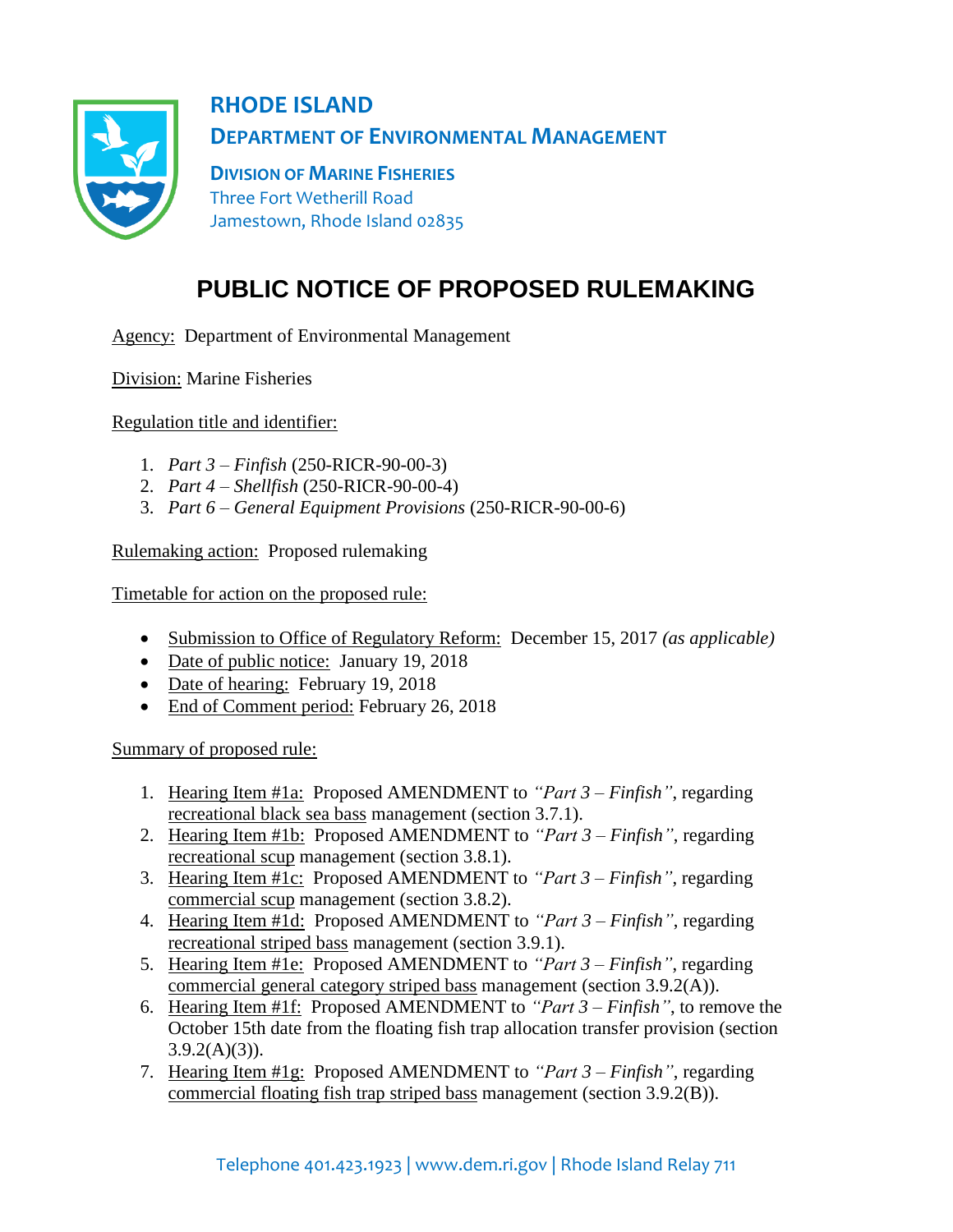- 8. Hearing Item #1h: Proposed AMENDMENT to *"Part 3 – Finfish"*, regarding recreational summer flounder management (section 3.10.1).
- 9. Hearing Item #1i: Proposed AMENDMENT to *"Part 3 – Finfish"*, regarding recreational tautog management (section 3.11.1).
- 10. Hearing Item #1j: Proposed AMENDMENT to *"Part 3 – Finfish"*, regarding commercial tautog management (section 3.11.2).
- 11. Hearing Item #1k: Proposed AMENDMENT to *"Part 3 – Finfish"*, regarding recreational bluefish management (section 3.18.1).
- 12. Hearing Item #1l: Proposed AMENDMENT to *"Part 3 – Finfish"*, regarding commercial bluefish management (section 3.18.2).
- 13. Hearing Item #1m: Proposed AMENDMENT to *"Part 3 – Finfish"*, regarding commercial menhaden management (section 3.22.2).
- 14. Hearing Item #1n: Proposed AMENDMENT to *"Part 3 – Finfish"*, regarding commercial skate management (section 3.26.2).
- 15. Hearing Item #2: Proposed AMENDMENT to *"Part 4 – Shellfish"*, regarding proposed Jacob's Point Shellfish Management Area (proposed section 4.12(V)).
- 16. Hearing Item #3a: Proposed AMENDMENT to *"Part 6 – General Equipment Provisions"*, regarding broadening the floating buoy line prohibition within eight (8) feet of the surface of the water to all pots (section 6.7).
- 17. Hearing Item #3b: Proposed AMENDMENT to *"Part 6 – General Equipment Provisions"*, regarding broadening the buoy and vessel color scheme requirement to all pots (section 6.7).

Comments invited: All interested parties are invited to submit written comments concerning the proposed regulations by 4:00PM on February 26, 2018. Comments may be submitted to the following address:

DEM Division of Marine Fisheries 3 Fort Wetherill Road Jamestown, RI 02835 ATTN: Peter Duhamel

Alternatively, written comments may be submitted by email to [peter.duhamel@dem.ri.gov.](mailto:peter.duhamel@dem.ri.gov)

Public hearing information:

The PUBLIC HEARING will be held at **6:00PM** on **Monday, February 19, 2018** at the University of Rhode Island Bay Campus, Corless Auditorium, South Ferry Road, Narragansett, RI 02882.

The rooms are accessible to the disabled. Interpreter services for the deaf and hard of hearing will be provided if such services are requested at least three (3) business days prior to the hearing by contacting the RI Commission on the Deaf and Hard of Hearing at (401) 222-5300; or (401) 222-5301 (TTY); or [http://www.cdhh.ri.gov/.](http://www.cdhh.ri.gov/)

For further information please contact the email or address provided above.